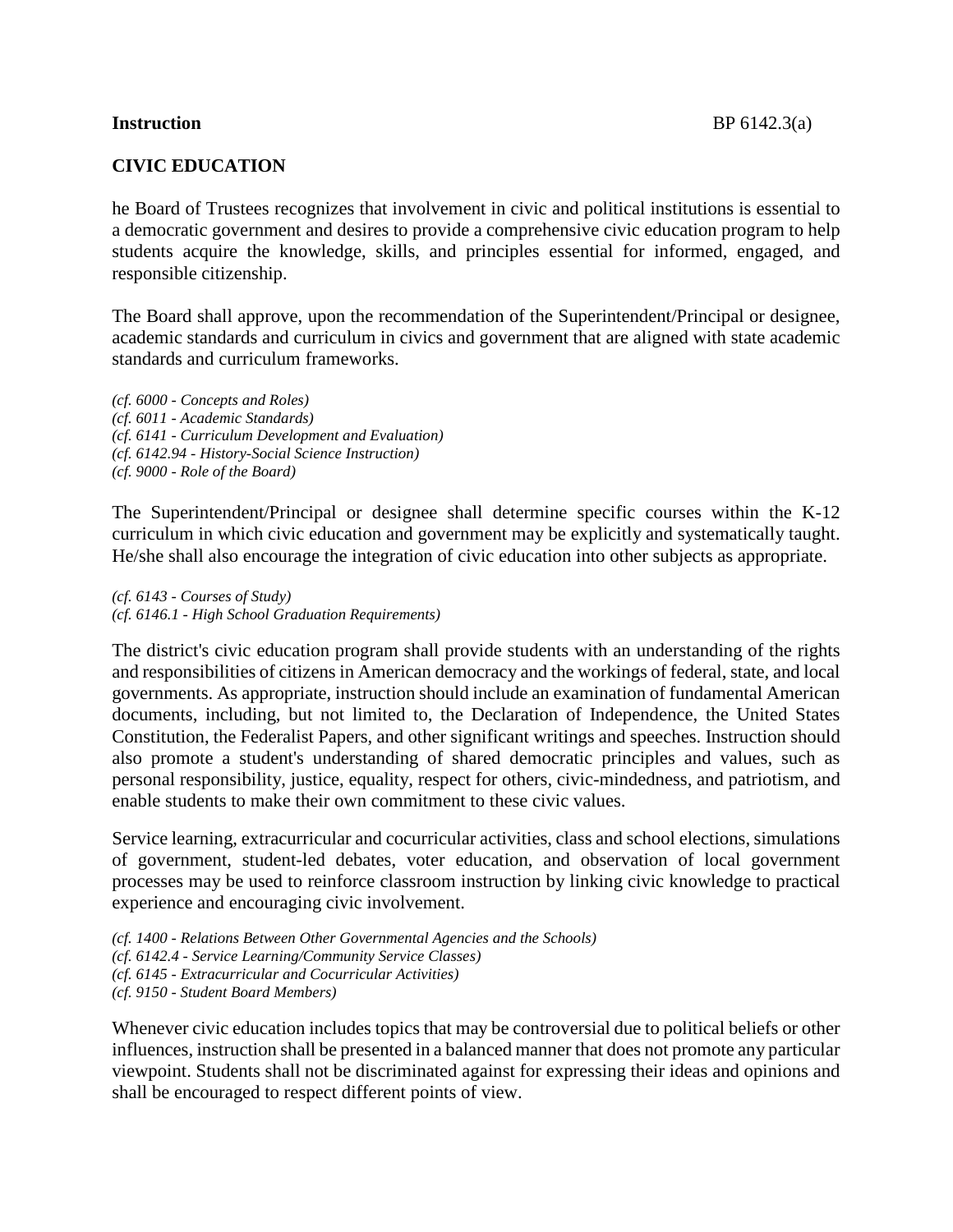BP 6142.3(b)

# **CIVIC EDUCATION** (continued)

*(cf. 5145.2 - Freedom of Speech/Expression) (cf. 6144 - Controversial Issues)*

#### **Constitution/Citizenship Day**

Each year on or near September 17, in commemoration of Constitution and Citizenship Day, the district shall hold an educational program for students in grades K-12 pertaining to the United States Constitution which shall include exercises and instruction in the purpose, meaning, and importance of the Constitution, including the Bill of Rights. (Education Code 37221; 36 USC 106 Note)

*(cf. 6115 - Ceremonies and Observances)*

#### **Student Voter Registration**

To encourage students to participate in the elections process when they are of voting age, the Superintendent/Principal or designee shall provide high school students with voter registration information, including information regarding the state's online voter registration system.

The Superintendent/Principal or designee shall identify an employee at the high school whom the California Secretary of State may contact to facilitate the distribution of voter registration forms to eligible students. The Superintendent/Principal or designee shall provide the business address, phone number, and email address of each contact person to the Secretary of State. (Elections Code 2148)

*Legal Reference: (see next page)*